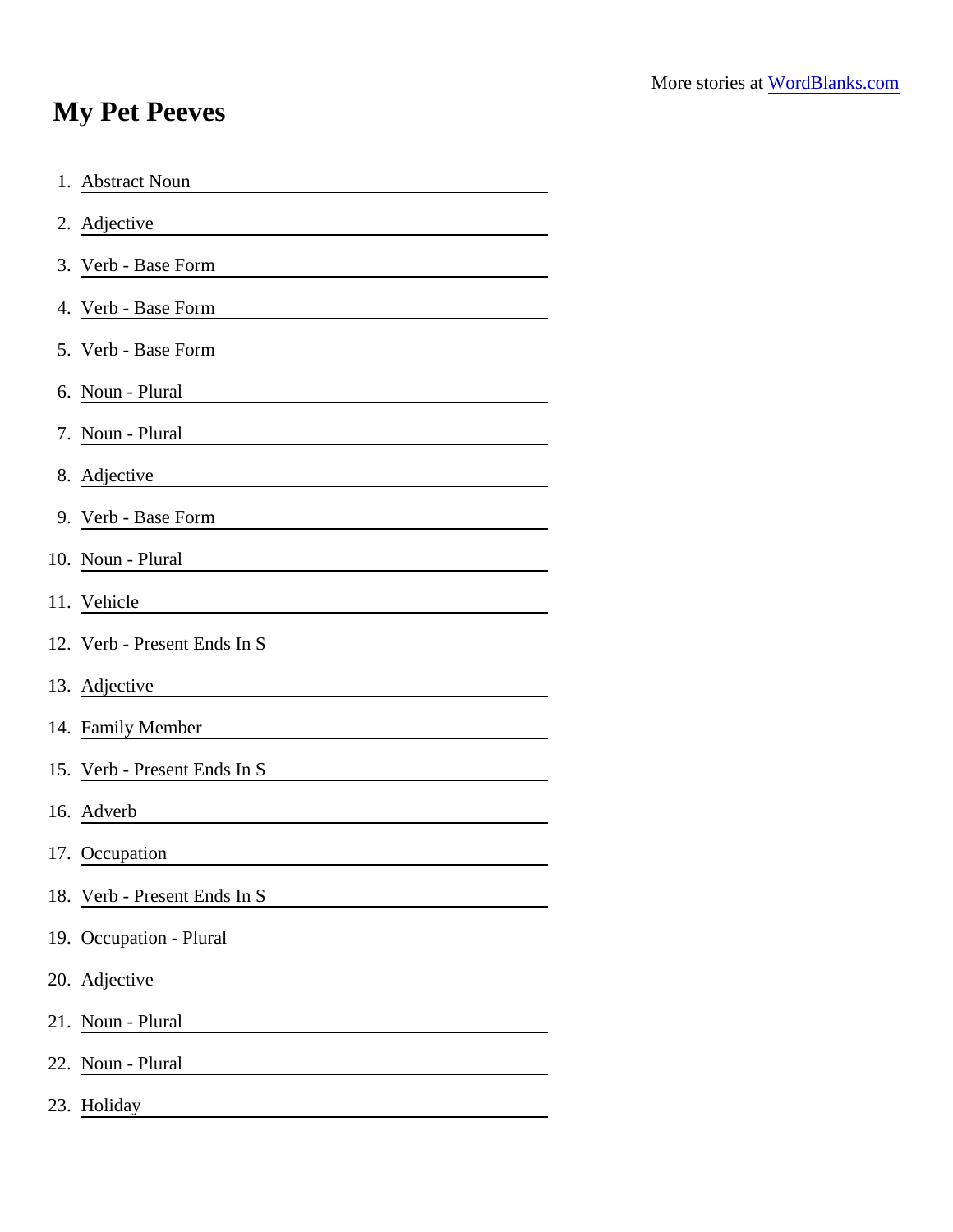|     | 24. Article Of Clothing - Plural |
|-----|----------------------------------|
|     | 25. Adjective                    |
|     | 26. Adjective                    |
|     | 27. Verb - Base Form             |
| 28. | Noun - Plural                    |
|     | 29. Adjective                    |
|     | 30. Adjective                    |
|     | 31. Adjective                    |
|     | 32. Noun - Plural                |
|     | 33. Adjective                    |
|     | 34. Adjective                    |
|     | 35. Adjective                    |
|     | 36. Verb - Base Form             |
|     | 37. Adjective                    |
|     | 38. Noun                         |
|     | 39. Adjective                    |
|     | 40. Verb - Base Form             |
|     | 41. Adjective                    |
|     | 42. Adjective                    |
|     | 43. Adjective                    |
|     | 44. Noun                         |
|     | 45. Verb - Present Ends In Ing   |
|     | 46. Noun - Plural                |
|     | 47. Adjective                    |
| 48. | Noun - Plural                    |
| 49. |                                  |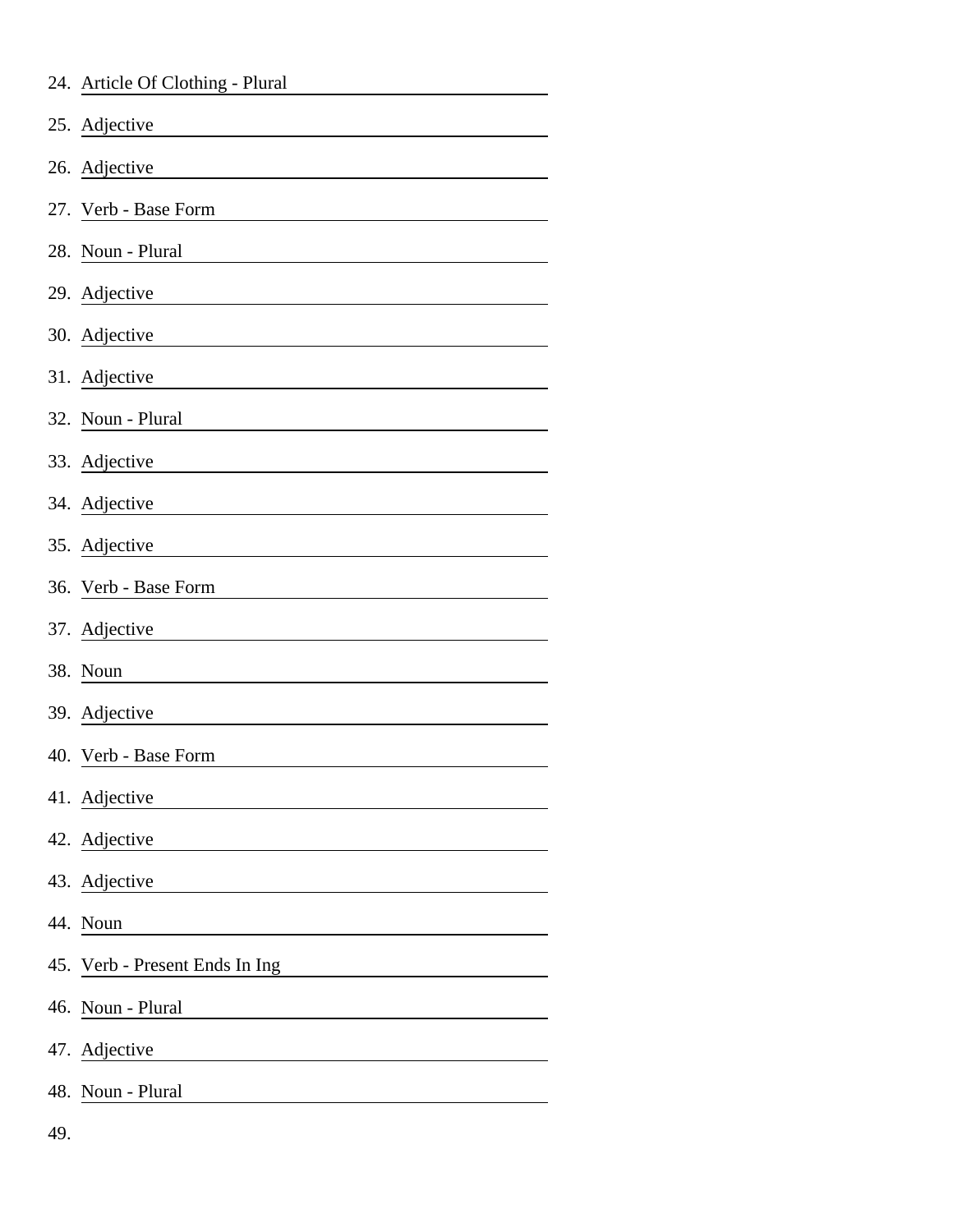Adjective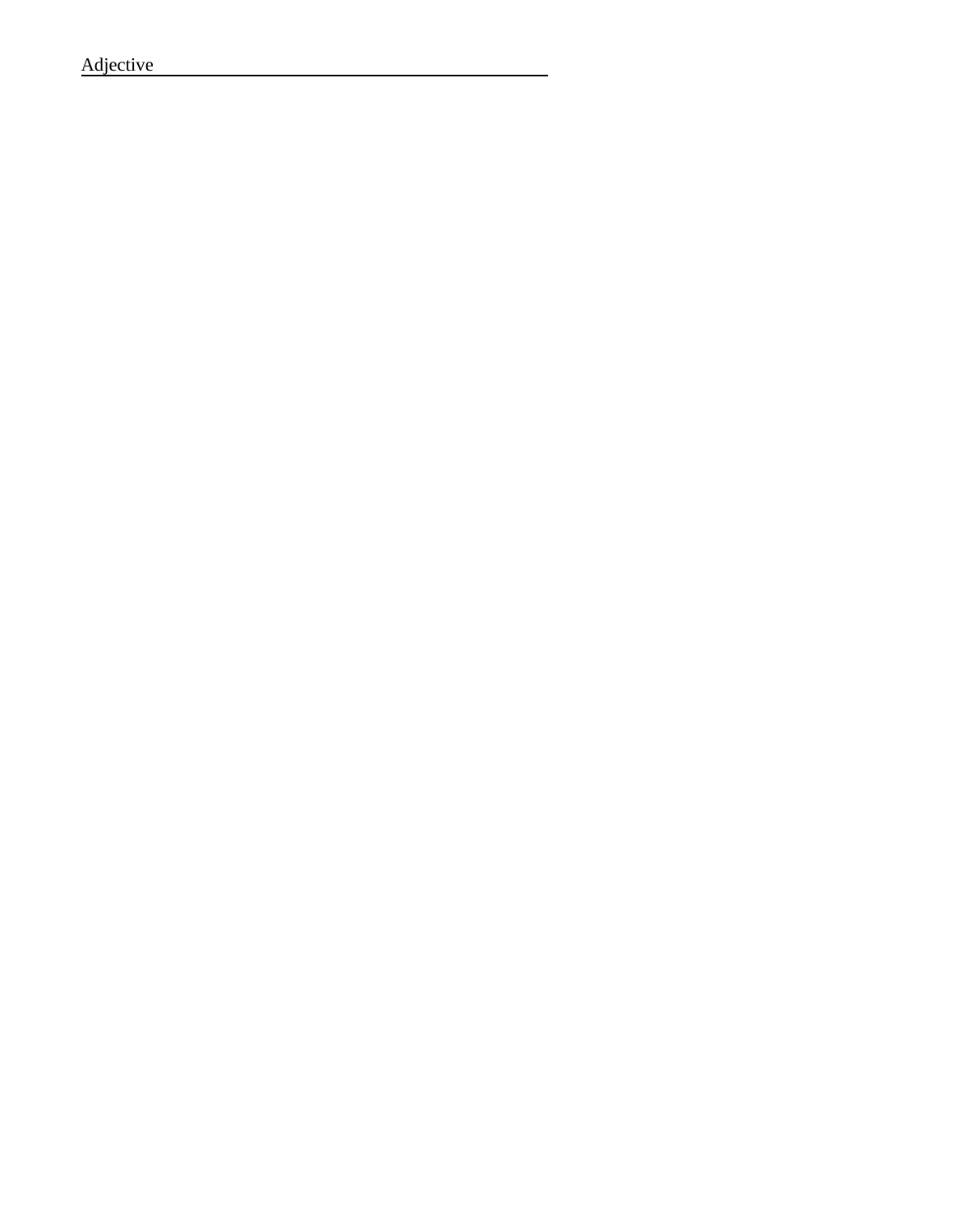## **My Pet Peeves**

| $-$ Abstract noun                                                                                                      |
|------------------------------------------------------------------------------------------------------------------------|
| - People who are <i>Adjective</i>                                                                                      |
| - Not getting what I _______ verb - Base Form ______ when I ________ verb - Base Form ________ it                      |
| - Kids who Werb - Base Form about others                                                                               |
| - Noun-Plural <b>OVer</b> Noun-Plural / Adjective <b>people</b>                                                        |
| - Students who <b>Students</b> who <b>Students</b> Werb - Base Form <b>their http://</b> Noun - Plural <b>in class</b> |
| - When the school vehicle verb-Present ends in S Adjective                                                             |
| - Traffic                                                                                                              |
| - When my Family member Verb - Present ends in S Adverb                                                                |
| - When your <u>Cocupation Verb-Present ends in Sylvers</u> you for no reason                                           |
| - When Occupation - Plural give out Adjective homework Noun - Plural                                                   |
| - When people post Noun - Plural of themselves in their Holiday Article of Clothing - Plural on                        |
| Adjective <b>media</b>                                                                                                 |
| - Adjective people who do not Verb - Base Form their Noun - Plural                                                     |
| - <b>Adjective</b> college roommates                                                                                   |
| - Adjective people                                                                                                     |
| - People who use <u>Adjective Language</u>                                                                             |
| - People who get Noun-Plural (and are Adjective about it)                                                              |